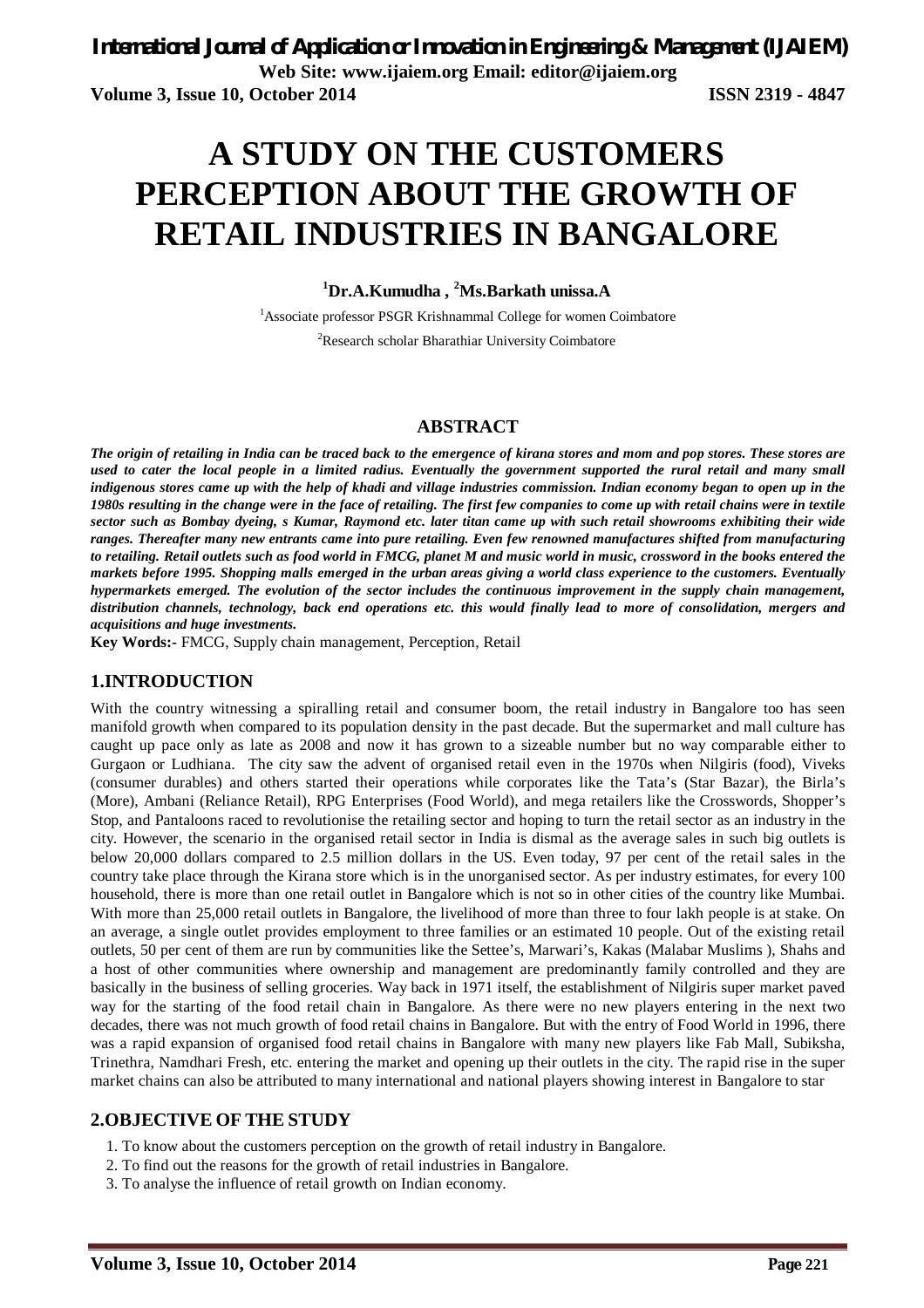# *International Journal of Application or Innovation in Engineering & Management (IJAIEM)* **Web Site: www.ijaiem.org Email: editor@ijaiem.org**

# **Volume 3, Issue 10, October 2014 ISSN 2319 - 4847**

### **3.NEED FOR THE STUDY**

- 1. The study gives a valuable insight into the customer's perception about retail industry in Bangalore and the factors that are responsible for its growth.
- 2. The study also helps to gain an in-depth knowledge about retail industries.
- 3. The study gives way to understand the importance of retail organizations and the satisfaction level of customers shopping in such organizations.
- 4. The study helps to know about the influence of retail growth on Indian economy.

# **4.RESEARCH METHODOLOGY**

The research design used for this study is descriptive in nature and the study is confined to Bangalore city. The study comprises of both primary and secondary data. Primary data is collected through a questionnaire comprising of 18 questions designed specifically for the customers of retail outlets in Bangalore. The sample size used for the study is one hundred customers visiting various retail outlets in Bangalore. Percentage method is adopted for analysing the data, and the analysis is supported by tables and graphs.

### **5.FINDINGS OF THE STUDY**

- 1. 70% of the customers have high level of satisfaction shopping in retail outlets.
- 2. 60% of them feel that price at retail outlet is moderate
- 3.50% of the customers feel that the major attraction of retail outlets is the promotional activities.
- 4.90% of the customers feel that the reason for the growth of retail industry in Bangalore is due to the growth of IT industry and Double income groups.
- 5.80% of the customers say that the influence of retail growth on employment is very high.
- 6.90% of the customers feel that there is positive influence of retail growth in Indian economy.
- 7.80% of the customers say that the influence of retail growth on employment is high.
- 8.80% of the customers say that the growth of retail industry in Bangalore has led to the growth of traffic problems.



**Figure 1** GRAPH SHOWING THE RATE OF RETAIL GROWTH IN BANGALORE



**Figure 2** GRAPH SHOWING THE INFLUENCE OF RETAIL GROWTH IN INDIAN ECONOMY

#### **6.SUGGESTIONS**

1. More emphasis should be given to personalised services of the customers thereby building long-term relationships with customers.

- 2. Safety measures should be provided in the malls to avoid accidents.
- 3. Billing counters should be more for easy process and should be efficient such that the waiting time of the customers can be reduced.
- 4. Sufficient number of sales counters should be provided at every floor.
- 5. Frozen and perishable commodities should be as fresh as possible.
- 6. Parking facilities should be adequate to avoid dissatisfaction of the customers.